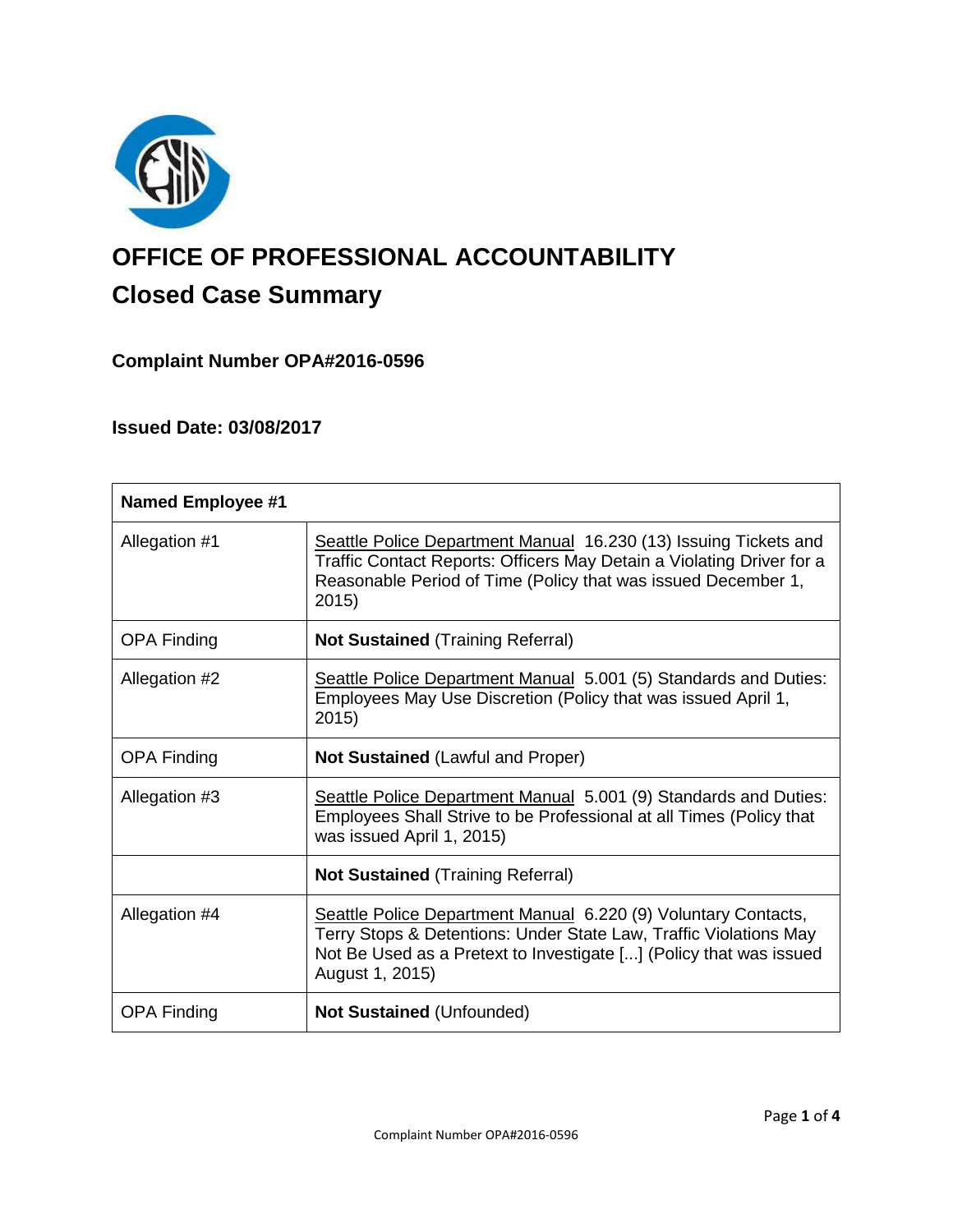| Allegation #5           | Seattle Police Department Manual 16.230 (2) Issuing Tickets and<br>Traffic Contact Reports: Officers Identify Themselves During all<br>Detentions (Policy that was issued December 1, 2015) |
|-------------------------|---------------------------------------------------------------------------------------------------------------------------------------------------------------------------------------------|
| <b>OPA Finding</b>      | <b>Not Sustained (Training Referral)</b>                                                                                                                                                    |
| <b>Final Discipline</b> | N/A                                                                                                                                                                                         |

## **INCIDENT SYNOPSIS**

The Named Employee had multiple contacts with the complainant.

## **COMPLAINT**

The complainant alleged the Named Employee has been unprofessional for several years by parking near her house to watch and harass her, stopping her in her vehicle under pretext, making inappropriate statements in front of her children, failing to identify himself when knocking on her door, and threatening her with CPS referrals in a general harassing manner.

## **INVESTIGATION**

The OPA investigation included the following actions:

- 1. Review of the complaint
- 2. Review of In-Car Videos (ICV)
- 3. Search for and review of all relevant records and other evidence
- 4. Interview of SPD employee

## **ANALYSIS AND CONCLUSION**

Spending 38 minutes to address a possible infraction for overly dark tinted windows could be viewed as excessive. The Named Employee had other violations for which he could have cited the complainant and a warning for this infraction would have sufficed.

The Named Employee reasonably concluded the complainant's actions were a safety hazard and thus issued her citations for her violations within policy and his discretion.

While the Named Employee was polite and professional during his interactions with the complainant, some of his comments to himself and other officers heard on ICV could be perceived as indicating he had personally targeted the complainant for some reason.

The complainant was known to the Named Employee and he wrote violations to the complainant that he wrote to other people. While the Named Employee did not issue many window tint citations, that was only because he did not have a tint meter.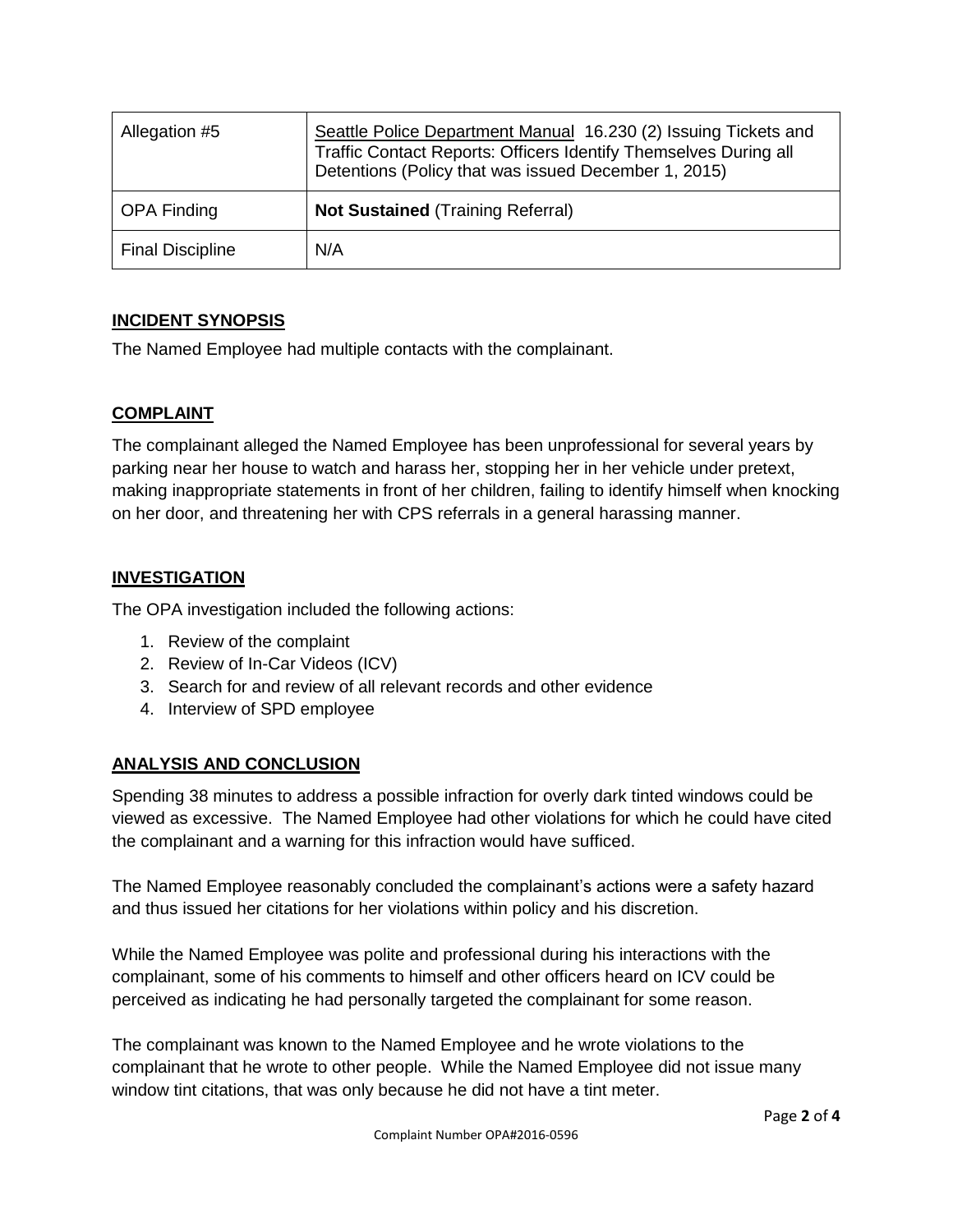The preponderance of the evidence showed that the Named Employee did not identify himself consistently during his several traffic stops on the complainant. Training referral should focus on this policy requirement.

## **FINDINGS**

#### **Named Employee #1**

#### Allegation #1

The evidence showed that the Named Employee would benefit from additional training. Therefore a finding of **Not Sustained** (Training Referral) was issued for *Issuing Tickets and Traffic Contact Reports: Officers May Detain a Violating Driver for a Reasonable Period of Time.*

**Required Training:** The Named Employee's supervisor should discuss and document with the Named Employee the need to limit detentions to a reasonable period of time given the reason for the detention and the totality of the circumstances.

#### Allegation #2

A preponderance of the evidence showed that the Named Employee issued the citations within policy and his discretion. Therefore a finding of **Not Sustained** (Lawful and Proper) was issued for *Standards and Duties: Employees May Use Discretion.*

#### Allegation #3

The evidence showed that the Named Employee would benefit from additional training. Therefore a finding of **Not Sustained** (Training Referral) was issued for *Standards and Duties: Employees Shall Strive to be Professional at all Times.*

**Required Training:** The Named Employee should be reminded of the importance of remaining professional at all times.

#### Allegation #4

A preponderance of the evidence showed that the complainant was known to the Named Employee and he wrote violations to the complainant that he wrote to other people. Therefore a finding of **Not Sustained** (Unfounded) was issued *for Voluntary Contacts, Terry Stops & Detentions: Under State Law, Traffic Violations May Not Be Used as a Pretext to Investigate [...]*

#### Allegation #5

The evidence showed that the Named Employee would benefit from additional training. Therefore a finding of **Not Sustained** (Training Referral) was issued for *Issuing Tickets and Traffic Contact Reports: Officers Identify Themselves During all Detentions.*